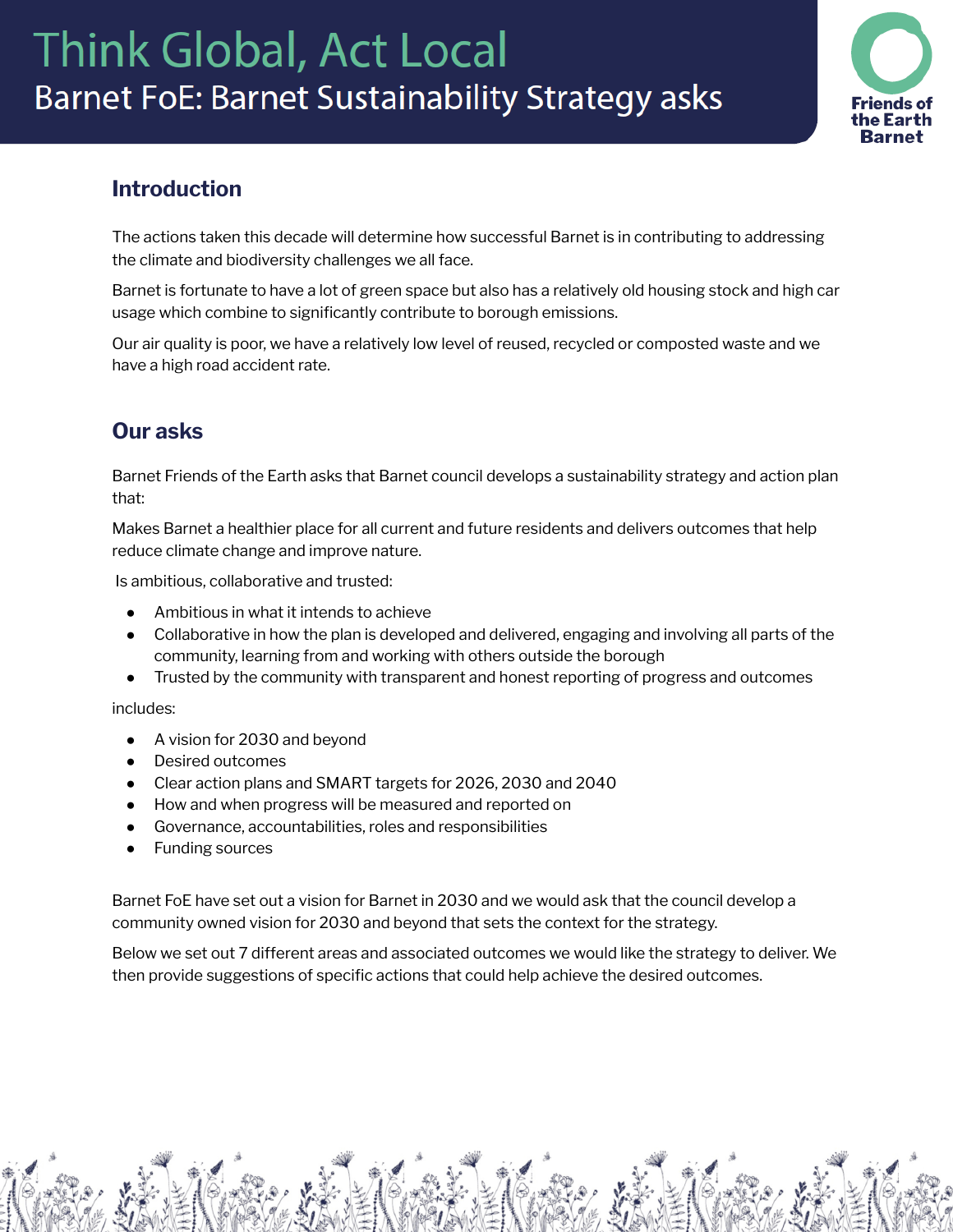# **Desired Outcomes**

## **Climate Change: Responsible Barnet**

- Net Zero Council by 2030 and Net Zero Barnet by 2042 at latest
- Increased use of locally produced renewable energy
- Increased resilience to climate change

## **Nature: Healthy nature for healthy Barnet**

- All green spaces are protected and enhanced
- Biodiversity improved above national targets
- Increased availability and use of green spaces and parks

## **Housing: Healthy homes**

- Homes produce significantly less waste
- Homes do less harm to health
- Homes do less damage to the environment

## **Waste: There is no away**

- Zero waste by 2030
- Zero single use plastic in Barnet
- Growth in circular economy

## **Transport: Active travel for a healthier, safer Barnet**

- Significant increase in walking and cycling
- Significant reduction in motor vehicle usage, traffic speed and number of accidents
- Improved air quality

## **Community: Involved and thriving**

- Significant community involvement in developing and delivering solutions
- **Growth in Green Economy**
- Climate Justice

## **Council: Delivering a sustainable Barnet**

- Net Zero council operations, supply chain and investments by 2030
- Council (and councillors) has the resources skills and knowledge to deliver the strategy
- Transparent and honest reporting on progress with clear accountabilities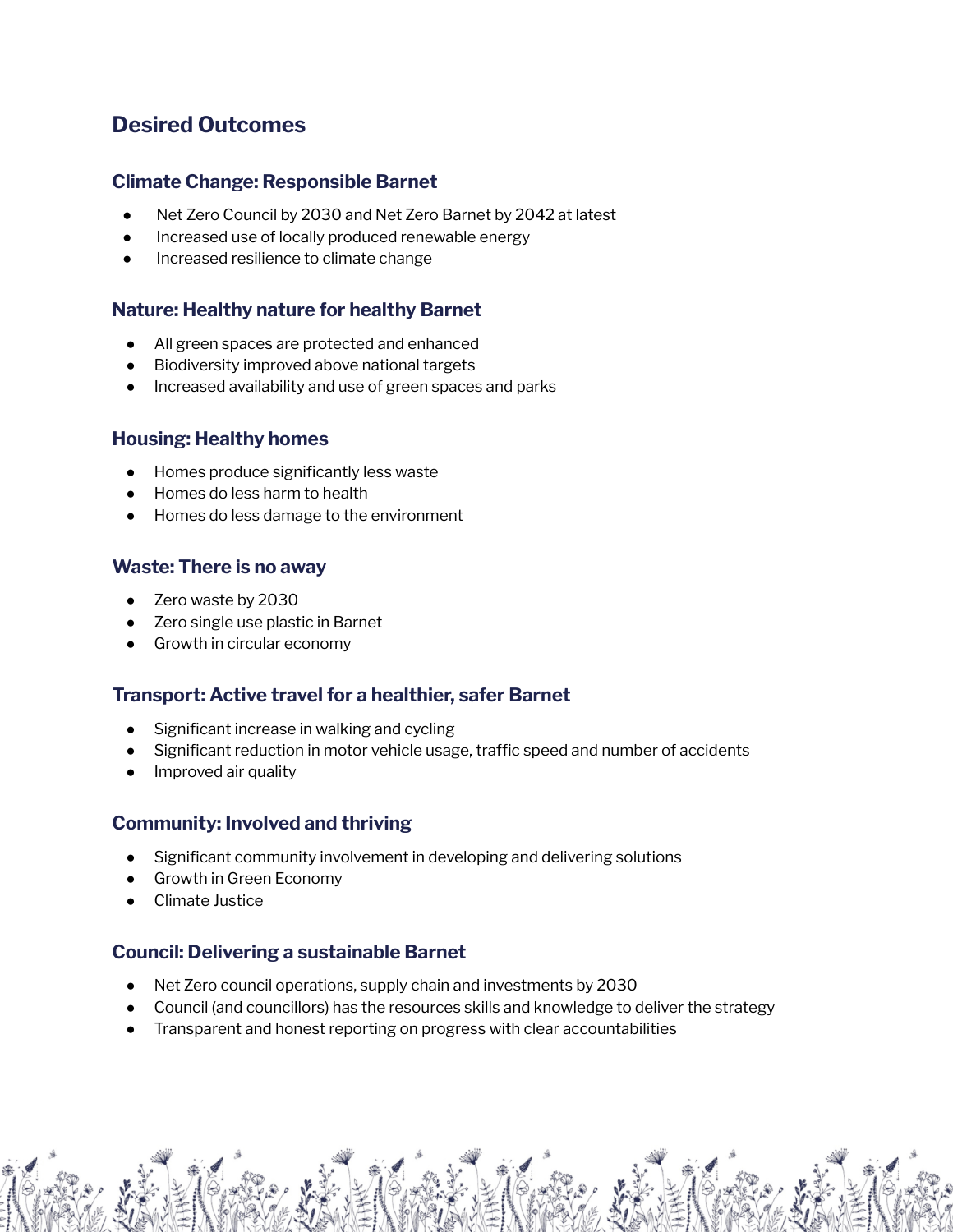# **Detailed Asks**

\*The following includes FoE targets as set out on: Near you | [Climate](https://takeclimateaction.uk/near-you) Action

## **Climate Change: Responsible Barnet**

- Net Zero Council by 2030 and Net Zero Barnet by 2042 at latest
- Increased use of locally produced renewable energy
- Increased resilience to climate change

#### **Supporting actions**

- Declare a Climate Emergency
- **Declare a Biodiversity Crisis**
- Detailed action plan and targets for borough wide emissions reduction for 2026 and 2030
- Build, maintain and share a robust emissions and climate database
- 69 GWh of renewable energy should be generated in Barnet by 2030 if the official national target is to be met\*
- 6,199 eco-heating systems should be installed per year in Barnet in order to have a fair share of installations\*
- Withdraw support for North London Waste Authority new incinerator in Edmonton
- Work with stakeholders to develop nature based solutions for reducing emissions and increasing resilience through adaptation (for example beavers to fight flooding)
- Encourage residents to unpave front yards through communications and perhaps subsidy/ grants and prevent further paving for parking spaces
- Encourage property owners to insure against floods
- Increase amount of Sustainable Drainage Systems (SuDs)

## **Nature: Healthy nature for healthy Barnet**

- All green spaces are protected and enhanced
- Biodiversity improved above national targets
- Increased availability and use of green spaces and parks

- Commit to protecting all green spaces and parks by 2030 (working with Fields in Trust and Barnet Green Spaces Network)
- Replace assessment of green spaces and parks used in open spaces and parks strategy with use of natural and social capital accounting to ensure nature is properly valued
- Commit to improving green spaces and preventing development for other use
- Update Barnet Tree Policy with more ambitious targets for tree planting, including on private land and streets
- Develop biodiversity and green infrastructure action plans as part of sustainability strategy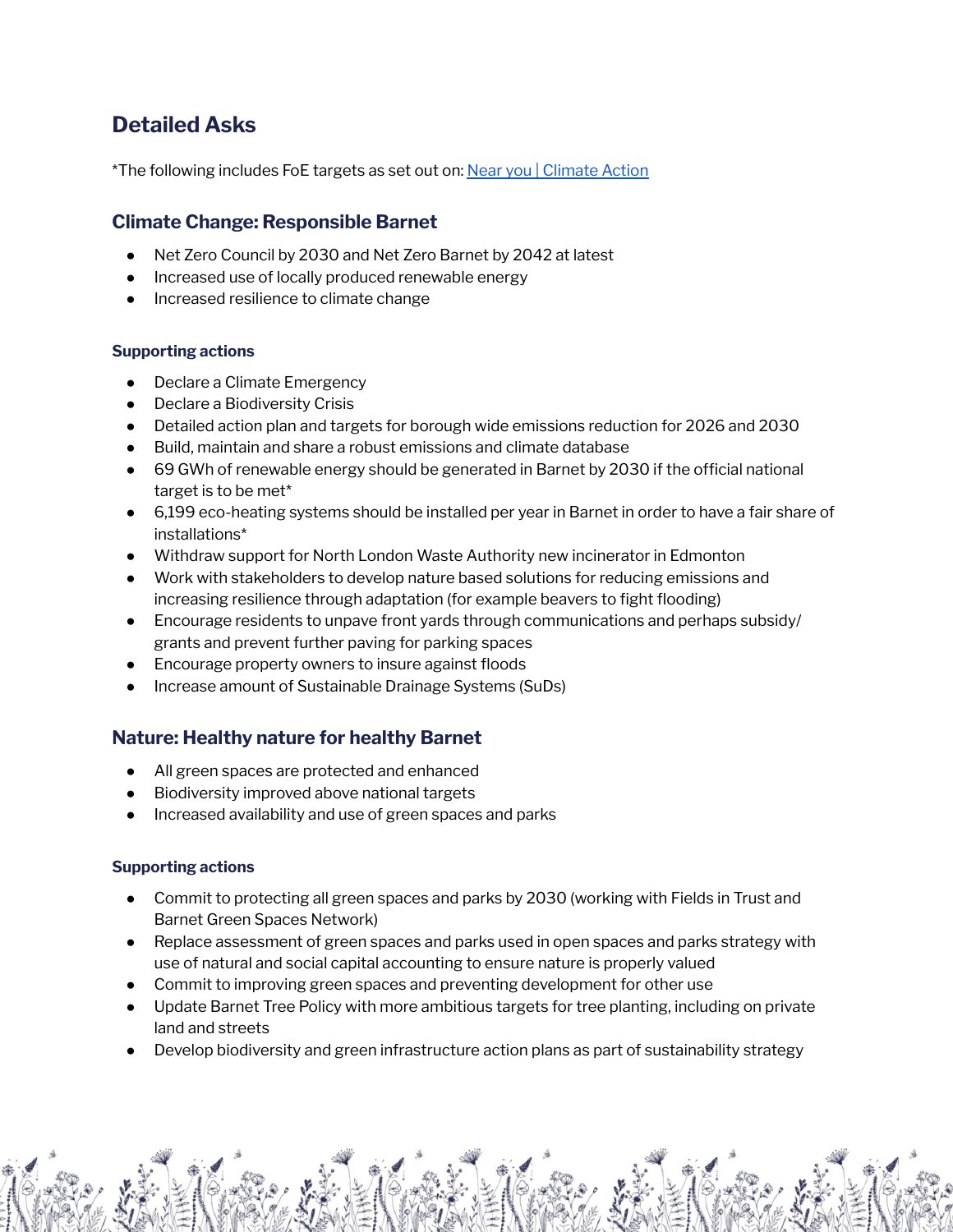- Set ambitious specific biodiversity goals such as creating pollinator corridors, encouraging homes to include hedgehog highways, increasing the presence of endangered species by 50%
- Support biodiversity through rewilding, more hedges, trees, nectar-rich flowers, and building bug hotels in parks, public and private spaces
- Identify areas in Barnet that currently don't support biodiversity and transform them (251) hectares of land may be suitable for new woodlands in Barnet, of this new woodland opportunity area, 41.9% could be delivered through rewilding / natural generation)\*
- Commit to stopping use of pesticides and chemicals in Barnet with immediate effect
- Work with community and water companies to protect and enhance our streams and rivers and prevent pollution
- Commit to delivery of additional parks and Tiny Forests by 2030
- Provide support to community volunteer groups (e.g. Friends of Parks)

## **Housing: Healthy homes**

- Homes produce significantly less waste
- Homes do less harm to health
- Homes do less damage to the environment

- Action plan for council, privately owned and rented homes
- Go beyond energy efficiency and focus on healthy homes
- Advocate for more effective measure of healthy homes to replace EPC ratings
- Set ambitious target for insulation upgrades for all property (8,798 homes a year need insulation upgrades to ensure all homes in Barnet are properly insulated by 2030\*)
- Work with water companies to achieve lower levels of water consumption for homes and businesses
- Work with water and energy providers to give clear and consistent advice and support
- Provide independent energy and water helpline to guide retrofitting, water saving, energy efficiency, grants for residents
- Help develop a local network of suppliers for healthy homes
- Ensure new homes are not only net zero but also a space that supports biodiversity and are resilient to climate change effects such as floods
- Encourage sustainable draining (SuDs) and water butts in new developments and existing housing stock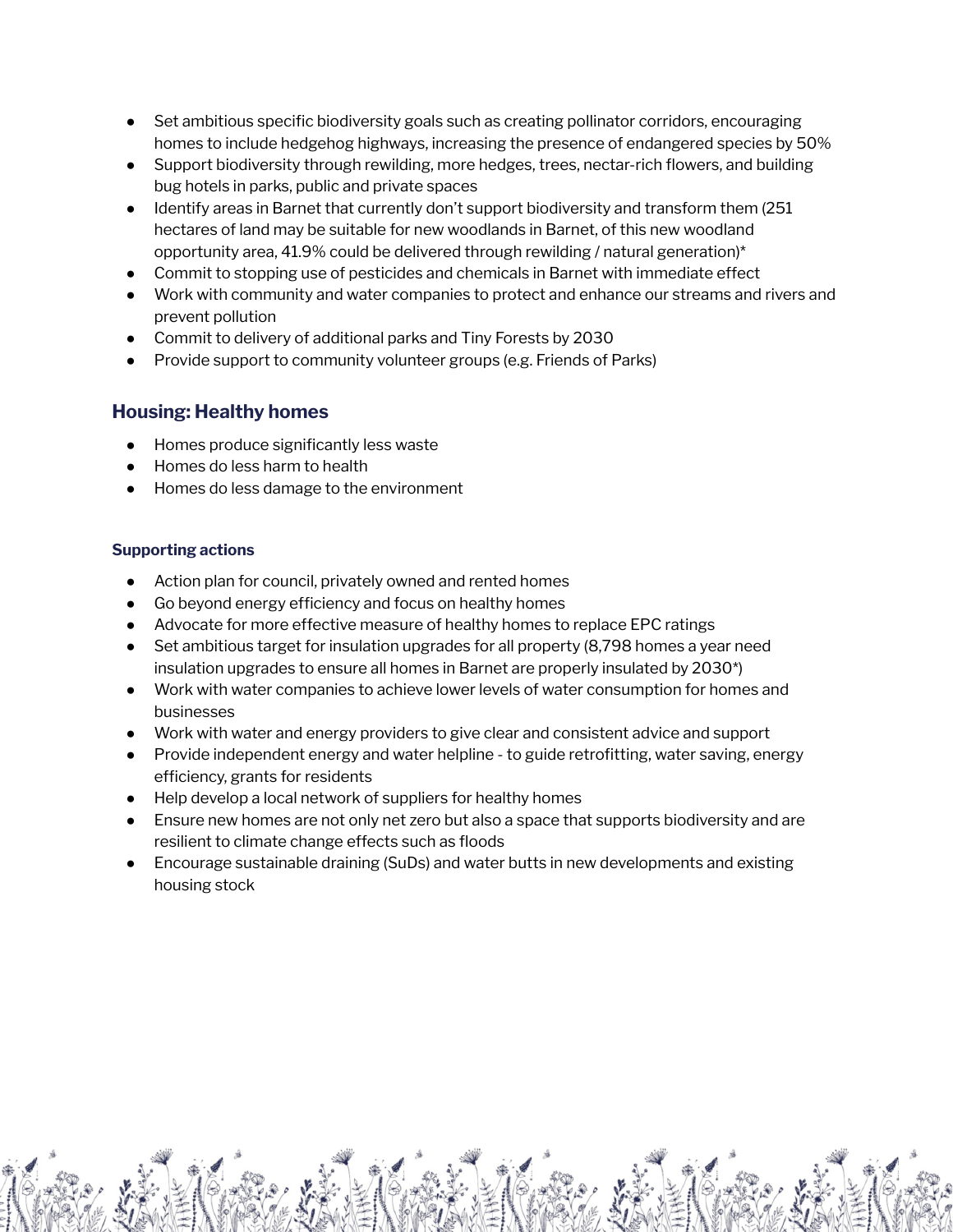## **Waste: There is no away**

- Zero waste Barnet by 2030
- Zero single use plastic in Barnet
- Growth in circular economy

#### **Supporting actions**

- Set a target for 100% of all waste in Barnet to be reused, recycled, or composted by 2030 (68% of waste in Barnet should be reused, recycled, or composted by 2030 according to the Climate Change Committee, which advises the government)\*
- Barnet to meet existing London recycling targets
- Minimise emissions from waste management with target to achieve zero emissions
- Support community initiatives aimed at reducing waste and help spread best practice
- Reward, encourage and educate residents about home composting
- Reinstate food waste collection with a fox-resistant system to encourage participation
- Cut black bin collections to fortnightly or, alternatively, charge for weekly collection / reward residents who require a fortnightly service
- Restore free fortnightly garden waste collection, using resource freed up by changing to fortnightly black bin collection
- Offer attractive packages for collection of excess garden waste
- More stretching targets for responding to smoke pollution calls, re anti-social or illegal backyard burning, including a 24/7 response so offenders can't pick 'off-nights' plus targets for responding to dialled calls that discourage the phone line being engaged or long waits
- Work with police to ensure they may respond to backyard burning that is clearly illegal
- Multi-tasking of Civil Enforcement Officers and Community Safety Officers so they can also attend Environmental Health incidents
- Encourage businesses to reduce plastic waste, offer support and know-how
- Encourage businesses to join food waste reduction schemes
- Promote and encourage consumption reduction
- Provide businesses and community with education and support for growth in circular economy and adoption of circular economy action plans
- Develop circular economy action plan for council operations including suppliers and partners
- Help with the creation of community composting areas

## **Transport: Active travel for a healthier, safer Barnet**

- Significant increase in walking and cycling
- Significant reduction in motor vehicle usage, speed of traffic and number of accidents
- Improved air quality

#### **Supporting actions**

Set target for 2030 of 80% of commuter journeys made by public transport, cycling and walking\*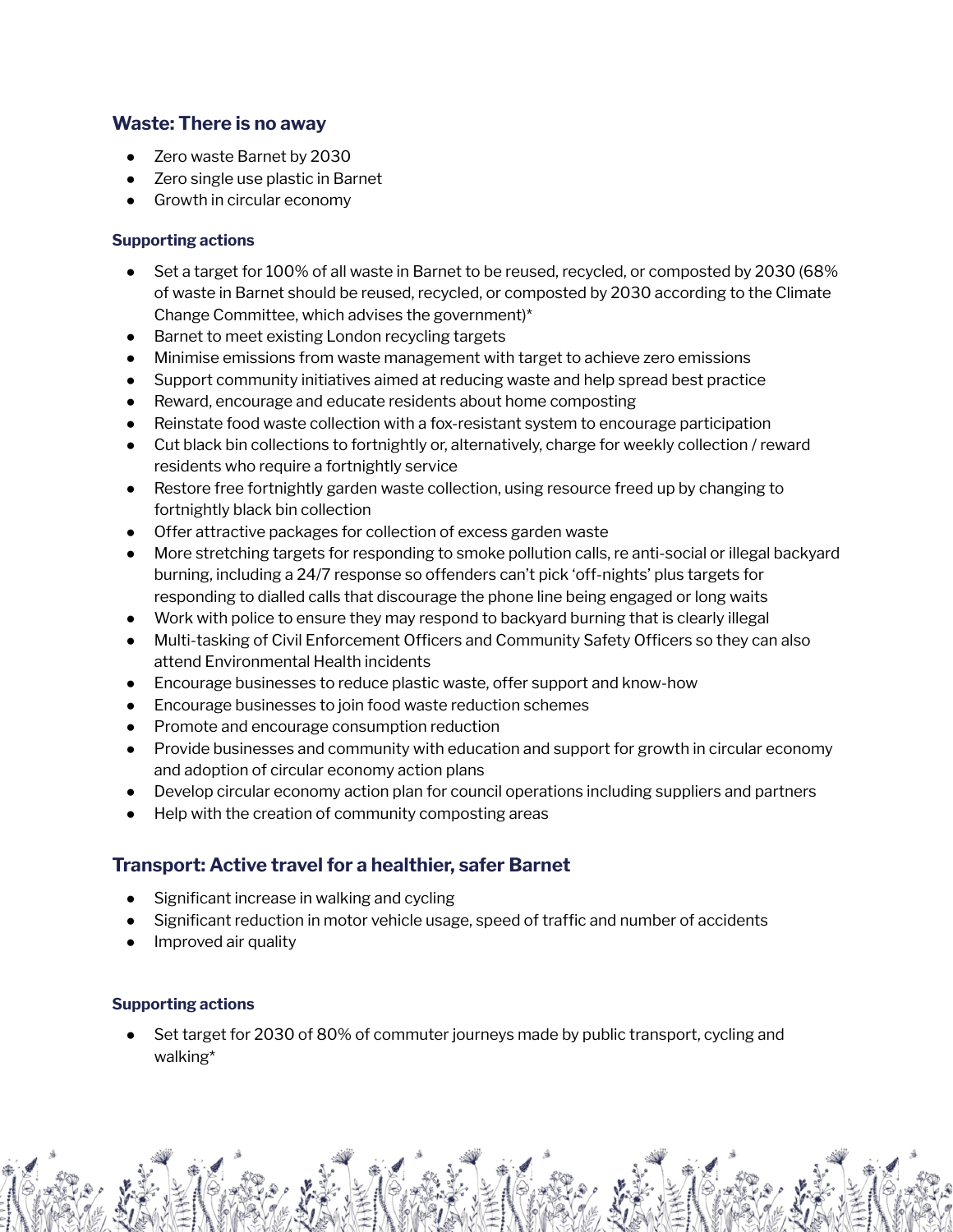- Make Barnet a safe place to cycle by 2025
- Consult as to what facilities cyclists most want
- Commit to cycling goals such as long segregated cycling routes, designed with cycling groups
- Roll out Healthy Streets: Low Traffic Neighbourhoods and School Streets
- Set ambition for Barnet to be a 15-minute borough and align Barnet Plan, Transport Strategy and other planning guidelines with this ambition
- Clear plans for reducing "last mile" deliveries
- Accelerate implementation of Transport Strategy
- Work with TFL and others to achieve 100% renewable energy buses, prioritising areas with high pollution (e.g. Golders Green)
- Set target of 1,219 electric vehicle charging devices available by  $2030*$
- Install more EV superchargers, rather than normal speed chargers
- Support extension of ultra-low emission zone (ULEZ) to all of Barnet
- Promote conformance with anti-idling regulations and other means of reducing air pollution from traffic, by joining London anti-idling initiative and promoting police adoption of Bethnal Green anti-idling initiative

## **Community: Involved and thriving**

- Significant community involvement in developing and delivering solutions
- Growth in Green Economy
- Climate Justice

- Step change in stakeholder engagement from consultation to involvement
- Increased council support and encouragement for community and business collaboration
- Increase education that encourages behaviour change to help achieve strategy outcomes
- Create younger generation sustainability champion, for example by making schools more sustainable - not only net zero but engage in sustainability activities and allow biodiversity to flourish, avoid food waste, get "eco school" accreditation, have at least one sustainability leader, report issues such as food waste, make standards clear and accountable
- Set targets for Green Economy: e.g. Friends of the Earth are calling for 1,470 green apprenticeships in Barnet by 2023 so young people can get the skills to work in the green economy (2,489 green jobs could be created in Barnet, by 2030, according to the Local Government Association\*)
- Work with businesses to develop local green economy, skills development and apprenticeships
- Support local food growing
- Promote and encourage local shopping and local business
- Set targets for council procurement from local businesses
- Identify those who are most at risk from the impacts of climate change, and develop (with key stakeholders) an action plan to assist the most vulnerable
- Enable sharing of data about vulnerability between key stakeholders (e.g. charities, business and council)